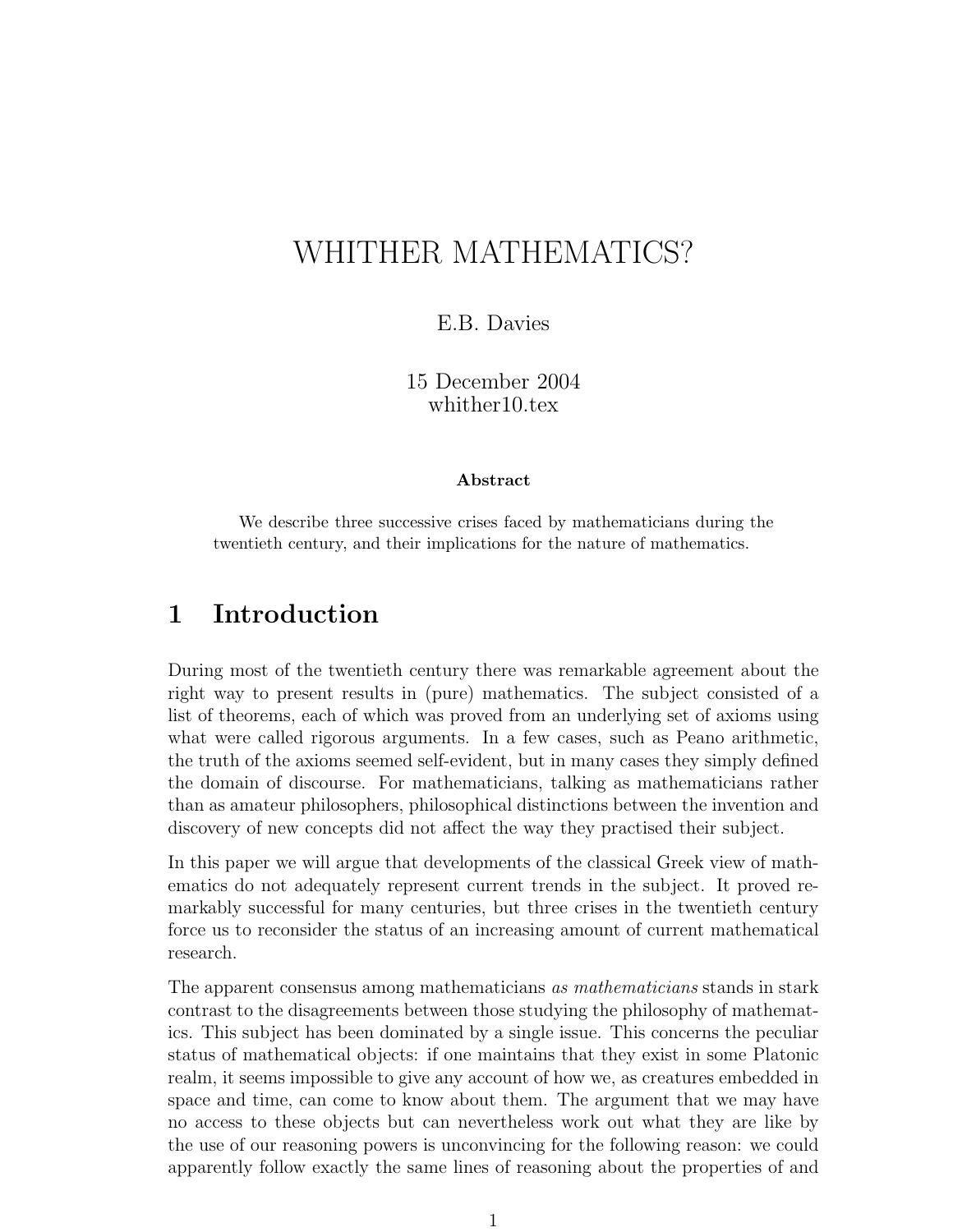relationships between mathematical entities even if the Platonic realm did not exist. Whole books have been devoted to the discussion of the relationship between ontology and epistemology in mathematics, but it is fair to say that agreement about its solution is not imminent, [\[5,](#page-11-0) [6,](#page-11-0) [25,](#page-12-0) [26\]](#page-12-0).

Mathematicians as amateur philosophers are no more agreed about the status of their subject than are philosophers. As representatives of many others we cite Roger Penrose as a committed realist (i.e. Platonist), [\[20,](#page-12-0) [21\]](#page-12-0), and Paul Cohen as an anti-realist, [\[12,](#page-12-0) [13\]](#page-12-0). Einstein was clear that mathematics was a product of human thought and that, as far as the propositions of mathematics are certain, they do not refer to reality, [\[16\]](#page-12-0). The author of the present article has always been critical of Platonism, [\[14\]](#page-12-0); he now fully accepts the existence of mathematical entities, but only in the Carnapian sense, [\[15\]](#page-12-0). This allows mathematical theories to be products of the human imagination, but nevertheless to have definite properties just as chess and Roman law do; it also allows numbers to exist in the same sense as the black king does in chess. Fortunately mathematicians as mathematicians do not need to refer to their philosophical beliefs, and hence can achieve a large degree of agreement amongst themselves. This agreement is, however, not total: constructivists adopt a strict, algorithmic notion of existence that is more acceptable to applied mathematicians, numerical analysts and logicians than it is to most pure mathematicians, [\[7,](#page-11-0) [8,](#page-11-0) [9,](#page-12-0) [15\]](#page-12-0).

Kurt Gödel's astonishing insights in the 1930s created the first of the three crises to which we refer. He demonstrated that within any sufficiently rich axiomatic system there must exist certain statements that can not be proved or disproved. He also established that the consistency of arithmetic was not provable. There have been many discussions of his work, but these frequently involve implicit philosophical assumptions on the part of the writer. For example, the belief of Gödel himself that the continuum hypothesis must be either true of false independently of whether we can prove this fact reveal his wholehearted commitment to Platonism in mathematics. Gödel's theorems are technical in nature and do not establish that there is a fundamental distinction between truth and provability in mathematics without the insertion of extra philosophical assumptions.

It might be thought that Gödel's attitude towards his own results must be of great significance, but he was a somewhat eccentric figure; his argument that one can have the same confidence in mathematical intuition as in sense perception does not sit happily with the consensus of psychologists that sense perception is heavily dependent on constructions within the human mind, [\[11\]](#page-12-0), [\[14,](#page-12-0) p 38]. Other giants in the field have taken quite different attitudes. For example Paul Cohen, the person who eventually proved the independence of the continuum hypothesis, did not share Gödel's views, believing that set theory was no more than an axiomatic structure: it was not the partial description of an external entity, [\[12,](#page-12-0) [13\]](#page-12-0).

In spite of the enormous literature emphasizing the importance of Gödels' work for the foundations and philosophy of mathematics, it had very little effect within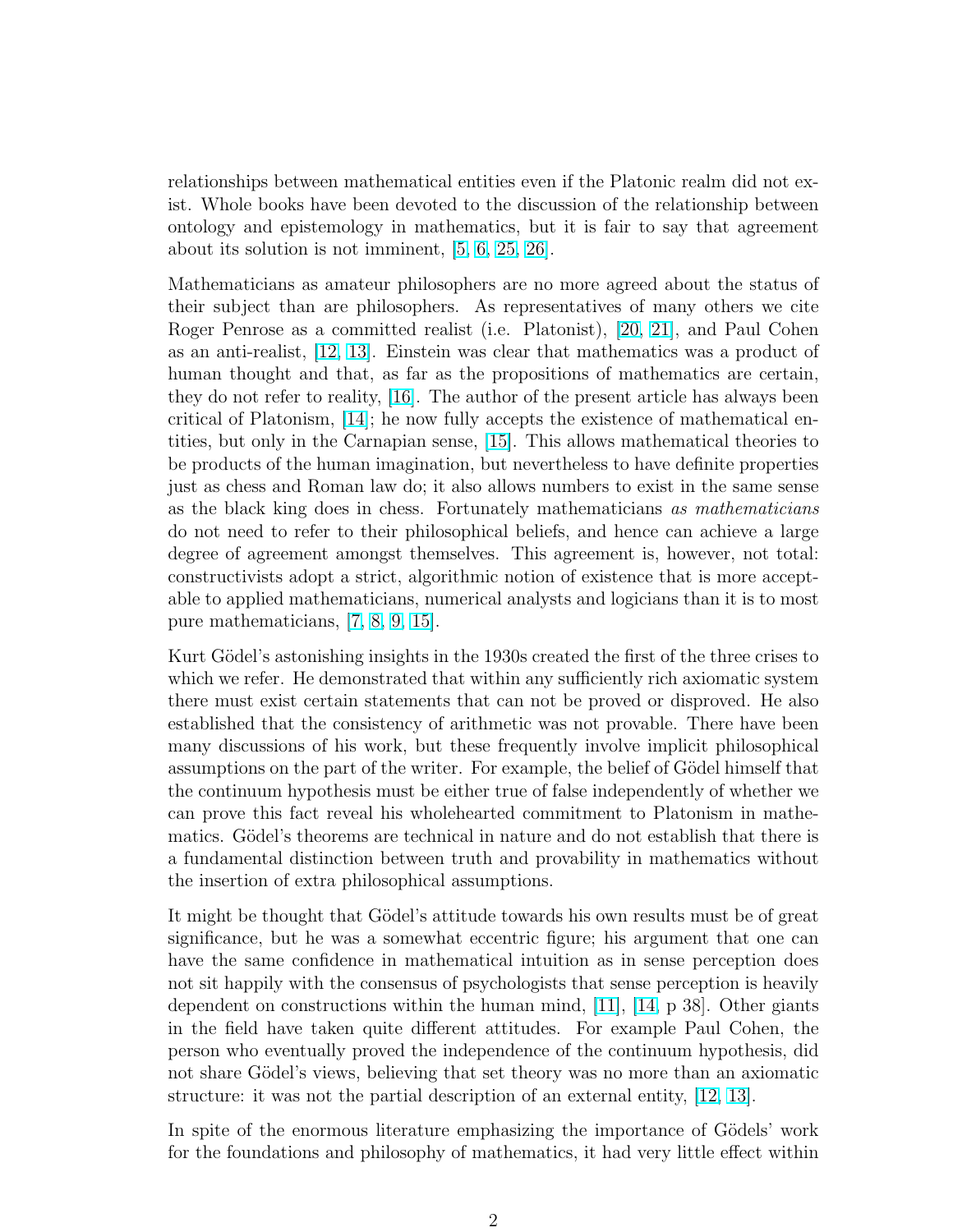mathematics itself for several decades, excepting logic, regarded as one among many fields of mathematics. Its relevance within mainstream mathematics only emerged when it was discovered that the word problem and the isomorphism problem for finitely presented groups were algorithmically insoluble and, as a consequence, the homeomorphism problem for 4-manifolds was also insoluble. Gradually more and more such issues have been revealed, but, in spite of this, most mathematicians ply their trade exactly as they would have done if Gödel had never existed.

Since 1970 two other crises have arisen in mathematics, neither of which was anticipated, just as Gödel's work had not been. Both involve the issue of complexity: proofs that are too long and complex for anyone to be able to assert with total confidence that the theorems claimed are certainly true. These crises have not been discussed much in the philosophical literature, even though both are starting to have more impact on the way that mathematicians think about their subject than Gödel's work ever has. In October 2004 the Royal Society held a two day discussion meeting in London on 'The Nature of Mathematical Proof' to discuss possible ways of responding to them; see [\[10\]](#page-12-0). The meeting provided a variety of insights into the issues involved but no solutions. There was evidence of a serious communication problem between the mathematicians and computer scientists present.

At first sight it seems obvious that the 'crises of complexity' that we will describe are epistemological in character, and say nothing about the ontology of mathematics. On the other hand some mathematicians prefer to think of mathematics as involving a process of creation rather than discovery, just as in architecture. One is free to pursue many different ideas as long as one follows certain basic rules, and need not accept that distinctions between ontology and epistemology are relevant. The crises may simply be the analogy of realizing that human beings will never be able to construct buildings a thousand kilometres high, and that imagining what such buildings might 'really' be like is simply indulging in fantasies.

#### 2 Computer-Assisted Proofs

The first example of a major mathematical theorem that depended on computer assistance was the four colour theorem, proved by Appel and Haken in 1976, [\[1,](#page-11-0) [2\]](#page-11-0). It caused great uneasiness among some mathematicians for two reasons. One was that it was considered that one could not be *certain* that a machine had performed a calculation correctly if one could not check every line of the proof by hand. At that time 'proper' theorems had proofs that were agreed to be unassailable. Mistakes might occasionally occur, but they could and would be rectified with the passage of time. The other issue was that some mathematicians considered that they were not interested in *whether* theorems were true but *why* they were true. A proof that did not generate understanding was of no interest to them.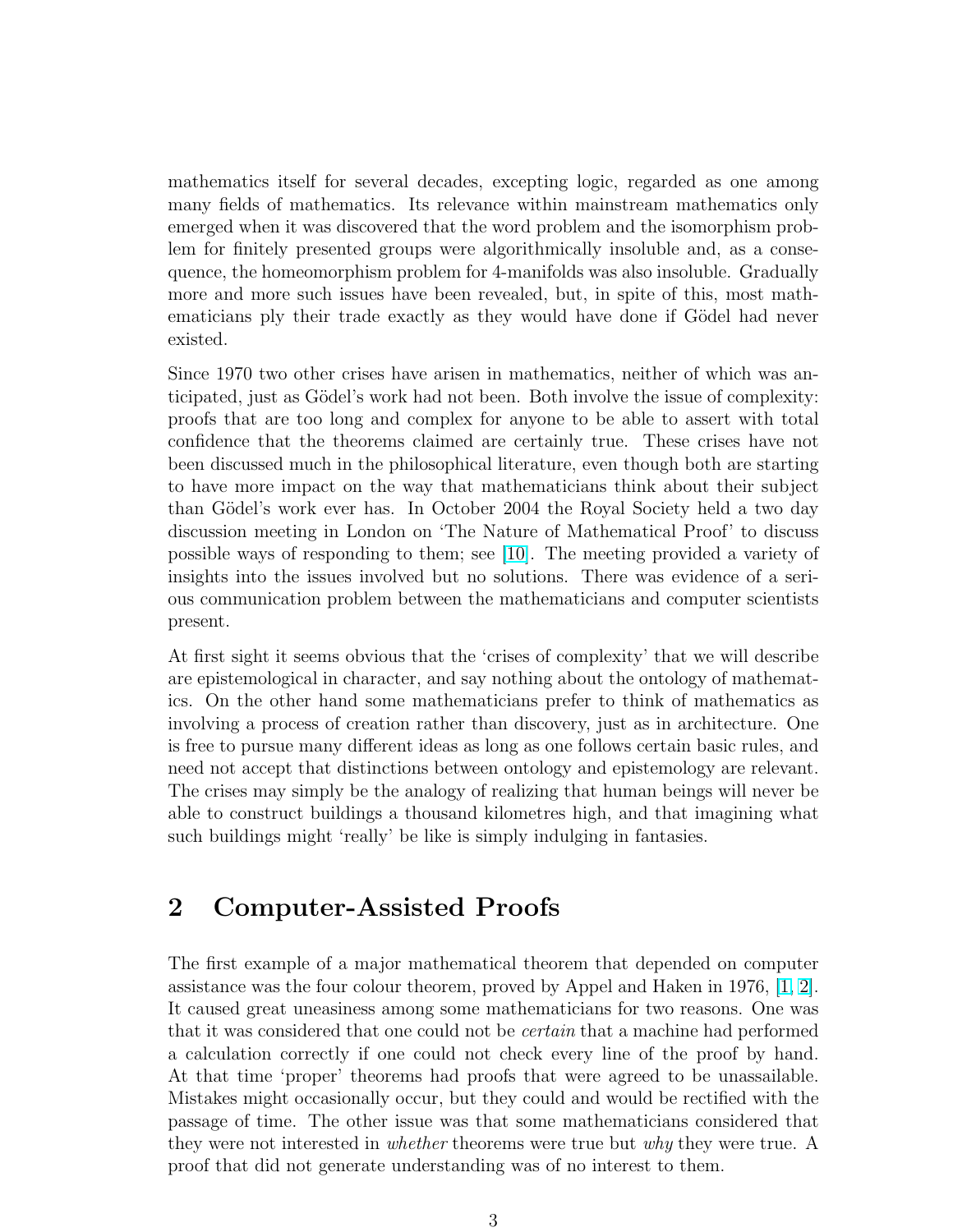The four colour theorem did not have any very important applications, and for a considerable time it was possible to regard it as an aberration. Perhaps it was not really very interesting after all, and had only acquired fame because it was easily stated. However, as time has passed, and computers have become more available, the number of computer-assisted proofs has slowly grown. It would serve no useful purpose to enumerate all such cases, so we turn to the most recent example.

The Kepler problem is to determine the best way of packing identical solid spheres in three-dimensional space, so as to maximize their average density. The expected solution has been known for many years, and involves packing the spheres exactly as oranges are displayed in every grocer's shop. In 1998 Tom Hales announced the rigorous solution of this problem using a combination of geometrical analysis and heavy computer calculations. Annals of Mathematics solicited his paper, and set up a team of twenty of the top experts in the field to referee the work. They started by holding a conference in Princeton to decide their strategy. As the years passed referees gradually left the team, and early in 2004, the effort of refereeing the paper had to be discontinued. The Annals editors decided to publish the 'theoretical part' of the paper and send the computer-based part to a more appropriate journal for publication. One of the Annals editors, Robert MacPherson, admitted that the (unpublished) policy of the Annals editors for such papers had failed; see [\[18\]](#page-12-0).

At the Royal Society meeting there were lively discussions about whether formal proofs of the correctness of programs could have made a contribution to the refereeing process. According to Macpherson the panel did not have any member who understood the technology of program correctness proofs, so this way of increasing confidence in the computer-assisted part of the proof was not considered. The programs had not been written with the possibility of formal verification in mind, and it is generally recognized that this greatly impeded any attempt to apply such methods.

Another possibility would be to write a totally new program that implemented the ideas in the theoretical part of the proof. This was dismissed as being too much to demand of any group of referees, a statement that shows how little mathematicians appreciate the labour involved carrying through projects to completion in other areas of science, for example the Cassini space probe to Saturn. Also relevant is the fact that as the refereeing process continued it became apparent that the computations were so specific to the particular problem that they provided few insights that could be applied to other similar problems.

The Kepler problem is closely related to finding the ground state energy of a large assembly of bodies, which may have a variety of shapes and ways of interacting with each other. There is a huge number of similar minimization problems, and that it is infeasible to understand the field by solving them one at a time by highly specific computations. If there is no other way perhaps most of these problems are not so interesting after all. However, the Kepler problem itself has connections with several other issues of known importance, including the theory of error-correcting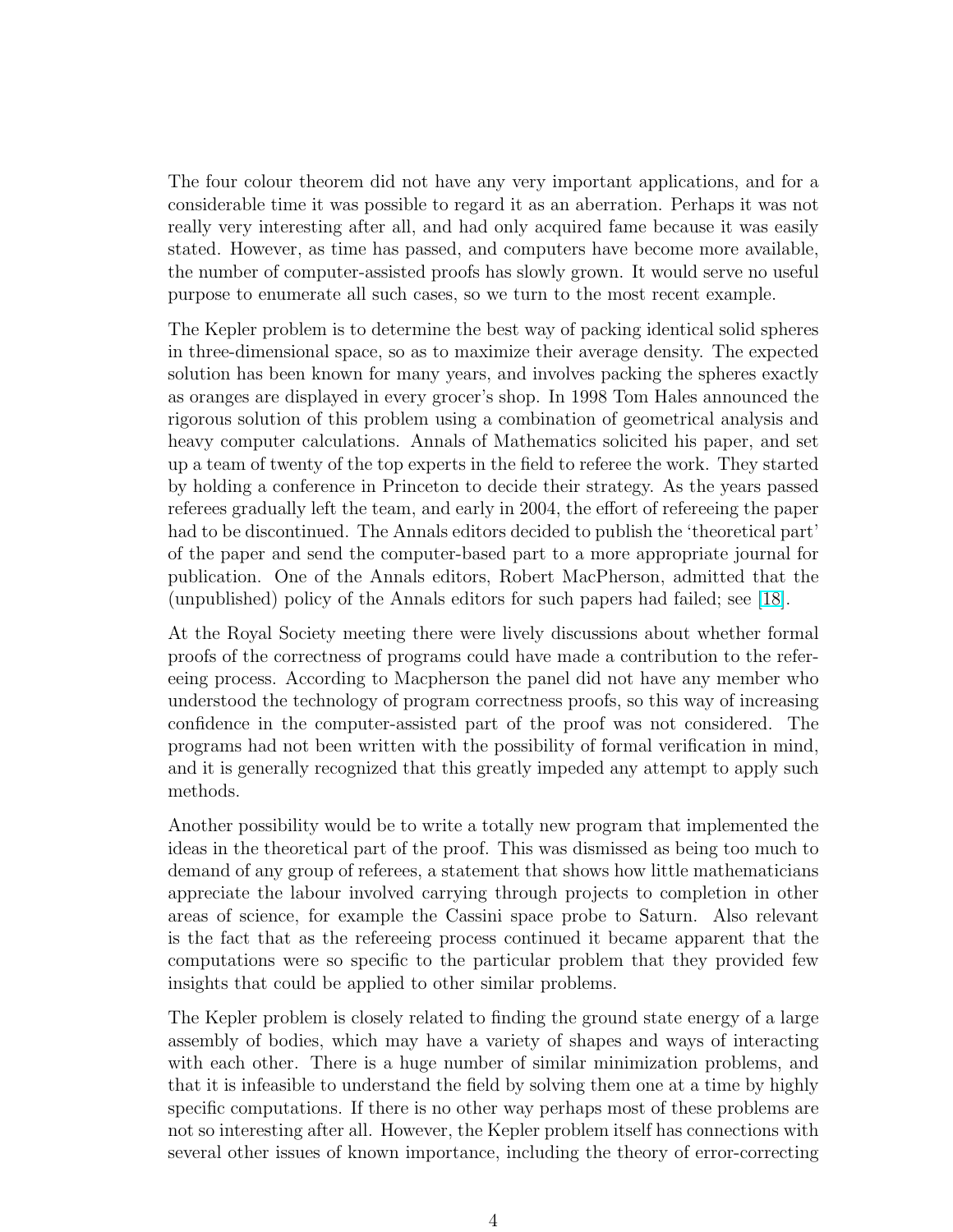codes.

On the positive side I must mention the steadily increasing use of computers, which are transforming the work of pure mathematicians. Here are a few randomly chosen examples, which fall into several different categories. Computer algebra can transform hopelessly lengthy calculations and has been used extensively in various fields. Benoit Mandelbrot was responsible for producing the beautiful colour pictures of the set now named after him (but known long before he was born), and for stimulating widespread interest in the subject. The investigation of chaotic dynamical systems could not have progressed without the possibility of numerical experimentation; it is true that the existence of chaotic phenomena was discovered by Henri Poincaré at the end of the nineteenth century, but progress in understanding the subject had to wait for the development of computers. The enormous differences between the spectral behaviour of self-adjoint and non-self-adjoint matrices came to light as a result of numerical experiments, and has spawned the new field of pseudospectra, which is now being studied as an area of rigorous mathematics in its own right, [\[28\]](#page-13-0).

Controlled numerical calculations are also playing an essential role as intrinsic parts of papers in various areas of pure mathematics. In some areas of nonlinear PDE rigorous computer-assisted proofs of the existence of solutions have been provided; [\[22\]](#page-12-0) and [\[23\]](#page-12-0) provide typical examples. These use interval arithmetic to control the rounding errors in calculations that are conceptually quite straightforward. The key is to provide a rigorous proof of an inequality that is then used as a vital ingredient in the proof of the theorem. In principle the calculations could be done by hand, but in practice this would be quite impossible.

#### 3 Formal Verification of Proofs

Anyone who has written even short computer programs knows that they are much less forgiving than mathematics. Tiny errors of syntax are caught by the compiler and stop the program completely. The multiple use of variable labels do not stop the program running, but they are usually easily detected by the fact that the output is rubbish. Mathematical errors are often detected by running the program on a very simple problem of the same type, to which the solution is already known. Varying the parameters of the problem allows one to check that the effects are as expected. Possible errors or inaccuracies in standard routines built into a software package are more difficult to detect, since the effects are likely to be small or infrequent. Nevertheless programs of length only a few hundred lines can be extremely powerful aids to mathematicians, and experience shows that they can be made to function as expected after some debugging. The real problems occur with much bigger programs and are a major problem: as I write the British Civil Service is trying to resolve a flawed software upgrade that has stopped the work of an entire department for almost a week.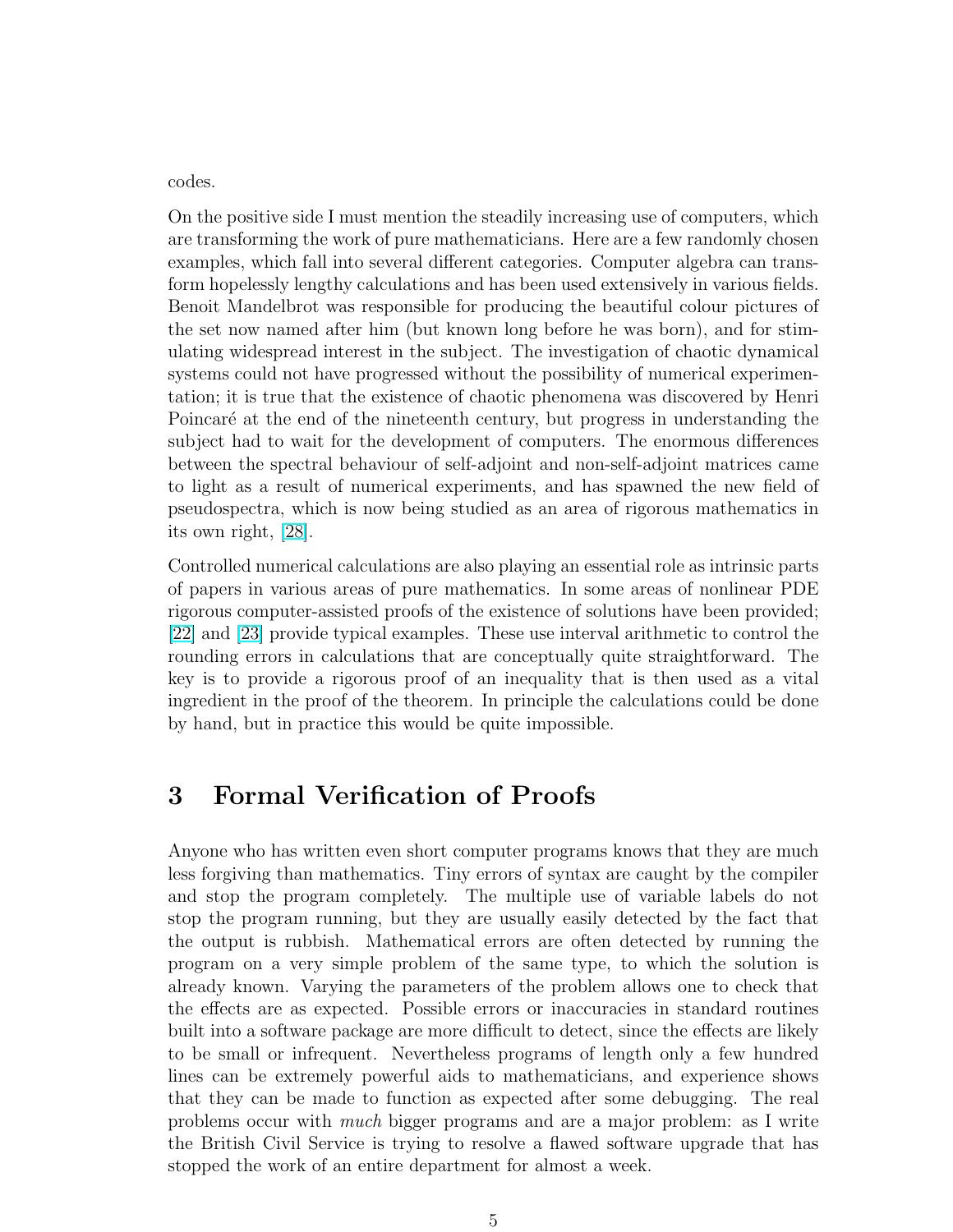The formal verification of software packages is simultaneously an area of applied logic and a business. The increased reliability of Windows XP has been achieved with the aid of powerful program analysis tools, which are themselves based on the mathematics of program correctness which was originally explored with the goal of formal verification. However, in some respects the problem faced by computer scientists is quite unlike that faced by mathematicians. The specification of some software, such as Java, may run to more than a hundred pages, far longer than would be acceptable for the statement of a theorem. It is not clear in some cases whether unexpected behaviour of a software package should be called a bug or a feature. Crashes, often caused by buffer overflows, are clearly the consequences of design faults, but one cannot say the same of the refusal of LaTeX2e to allow the user to do something that the designers never thought of. Inadequate specifications of large software projects are a much more common cause of commercial disasters than incorrect implementations of the specifications.

The proven value of formal proofs of correctness in the software context has encouraged some computer scientists to try to apply the same methods to mathematics, but this is, at present, an immature field. The following comments indicate that there are likely to be serious difficulties in implementing formal proofs of correctness in my area of analysis. They may well not be so relevant to other fields, such as logic or algebra, but I leave such judgements to others. I give some details in order to provide some feeling for the issues, but these are not essential. Almost every proof of a theorem in analysis alludes to external facts, that are frequently not spelled out, because they are assumed to be a part of the background of the reader. A paper might well start by stating that it intends to study the spectral theory of the Laplacian on a bounded Euclidean region subject to Dirichlet boundary conditions. There are hundreds, possibly thousands, of papers even on this tiny subject, and the writer will assume a familiarity with a substantial part of the literature. On some occasions he will refer to papers containing recent results that he considers the reader might not know about, but in many cases he will use older results without reference, confident that almost everyone who is well enough educated to want to read the paper will already know these.

There are real traps into which one can fall, and people sometimes do fall into them. When using a particular result it is possible to forget that there are often many versions of a theorem in analysis, with similar conclusions, but depending on different technical hypotheses. Monographs often make standing hypotheses, which are mentioned at the start of some section or chapter, but not anywhere near the statement of the theorem being quoted.

It is commonplace to justify a step in a proof by reference to some classical result for which no reference is given. I was challenged recently by one of my students in relation to Mercer's theorem. Mercer's original version referred to kernels on a one-dimension interval, but I was using a more general version of the theorem without explanation. When he asked me to justify my comment I was unable to find a statement of the theorem in the literature that was sufficiently general to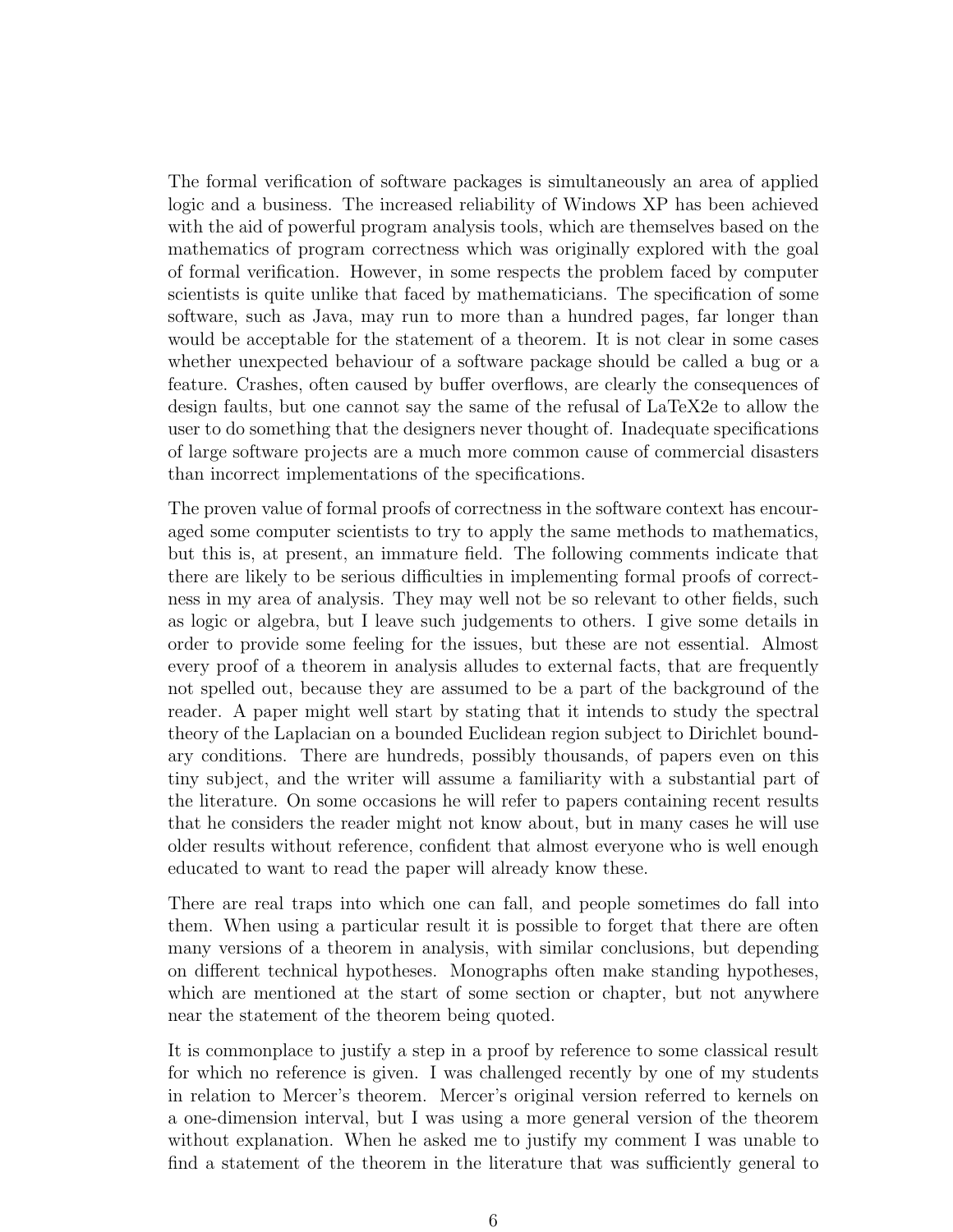cover the application that I was making. After looking through half a dozen books I eventually decided to write out the proof. It was obvious to me, and would have been to anyone who had read the original proof in sufficient detail, that the classical restriction to an interval was unnecessary, but it nevertheless took me four pages to describe and prove a sufficiently general form of the result. I did not regard this as a serious gap, in the sense that I was confident throughout that the result needed was correct, and that it would be obtained by extracting the core of Mercer's argument. The student ended up satisfied.

It seems that mathematics is carried in people's heads, and that it is malleable in the sense that experts 'know' almost instinctively whether it is possible to modify standard theorems to fit the context being discussed; perhaps this is the definition of an expert. Every now and again someone summons up the energy to write out a fairly comprehensive account of a field as a monograph. This provides a huge service, by giving a systematic account of a field to which one can then refer. Very frequently it also misrepresents the literature somewhat, because an author is almost bound to adopt a particular, uniform context in his monograph, and many of the theorems that he proves will be true under weaker conditions.

## 4 Finite Simple Groups

The third crisis that we discuss is also one concerning complexity, but it is in some ways more serious. Since it does not involve computers, we cannot dismiss it simply by declaring computer-assisted proofs illegitimate, i.e. not a part of what we call pure mathematics. In addition the example that I will describe involves one of the most central concepts in mathematics: symmetry, or, more technically, group theory.

During the 1970s more than a hundred group theorists came together in a consortium devoted to classifying all finite simple groups. The task was a massive one, and provided what is still the only example of industrial scale pure mathematics. Under the leadership of David Gorenstein the problem was broken up into smaller packages that were entrusted to various groups around the world. Intensive work over ten years led to a complete list of all finite simple groups: three infinite families, together with 26 sporadic (i.e. exceptional) groups. The existence of the largest of these, the so-called Monster, was only proved with the aid of a computer. Fortunately we can discuss the crisis surrounding this problem without knowing what the classification is, and without even knowing what a finite simple group is.

What happened after 1980 has been as interesting as the classification itself. One positive development in this period was the discovery of a method of avoiding the use of computers in the proof of the existence of the Monster. It was appreciated that the work of the different groups needed to be integrated into a single coherent account, but attempts to do this led to the discovery of many gaps in the proofs.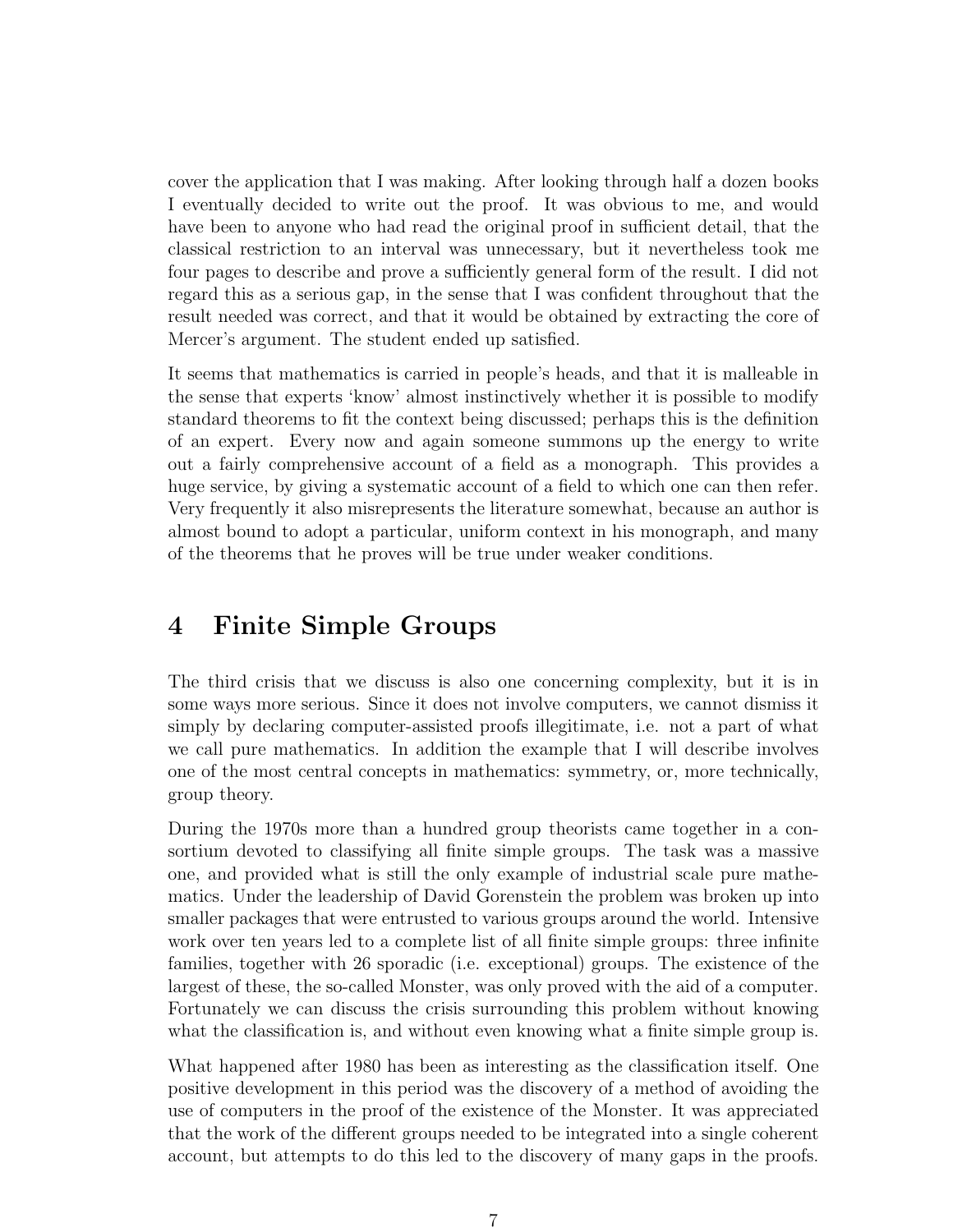Many of these were patched up, but one seemed very serious, and in 1990 claims that the classification was complete had to be reconsidered. Eventually this gap was also filled by Aschbacher and Smith and, once again, it seems likely that the proof is sound, [\[3\]](#page-11-0). However only about five out of the twelve volumes of the final proof have been published, almost 25 years after the theorem was 'proved'; see [\[3,](#page-11-0) [27\]](#page-13-0) for details. Michael Aschbacher, one of the people most heavily involved in the project, admits the possibility that a new finite simple group might one day be discovered. If that group has characteristics sufficiently similar to the others, this might not be too disturbing, but he accepts that the discovery of a new finite simple group quite different from the others would throw the problem wide open again; see [\[4\]](#page-11-0). Note that Jean-Pierre Serre is also very cautious about accepting the proof, [\[24\]](#page-12-0).

Aschbacher has noted that the proof seems to be robust. By this he means that every gap so far discovered can be plugged with only a moderate amount of extra work, leaving the main lines of the proof unaffected. Unfortunately, this does not imply that the result is correct. A chain is as strong as its weakest link, and the fact that every faulty link has so far been replaced by a sound one provides no guarantee that it will remain so. If one thinks that the proof is more like a web, in which flaws in many threads would not jeopardize the integrity of the whole, then it is possible that the web contains a large enough hole for a fly to escape through it. Most flies might be caught by the web, but not necessarily all.

The idea of comparing mathematical knowledge to a web of interrelated facts de-emphasizes the role of linear logic in favour of the confidence associated with a highly redundant structure. This is not a new idea, but it has not been emphasized by mathematicians much until recently. Aschbacher uses a related analogy in [\[4\]](#page-11-0), invoking the paradigm of biology as an information rich subject in which there is an overabundance of different ways of organizing the data, and contrasting this with 'classical mathematics'.

The completion of the classification project (in the sense of the publication of a connected account of the entire calculation) is threatened by the attrition of the leading players by death and retirement. Within ten years most of them may have stopped working, and there may well be too few left with the necessary deep understanding of the subject to complete the task. Even if the project is brought to a conclusion, it is likely that fewer than a dozen mathematicians will be able to claim a reasonably comprehensive understanding of the main lines of the proof.

We have thus arrived at the following situation. A problem that can be formulated in a few sentences has a solution more than ten thousand pages long. The proof has never been written down in its entirety, may never be written down, and as presently envisaged would not be comprehensible to any single individual. The result is important, and has been used in a wide variety of other problems in group theory, but it might not be correct.

It is of course possible that a much simpler approach to this particular classifi-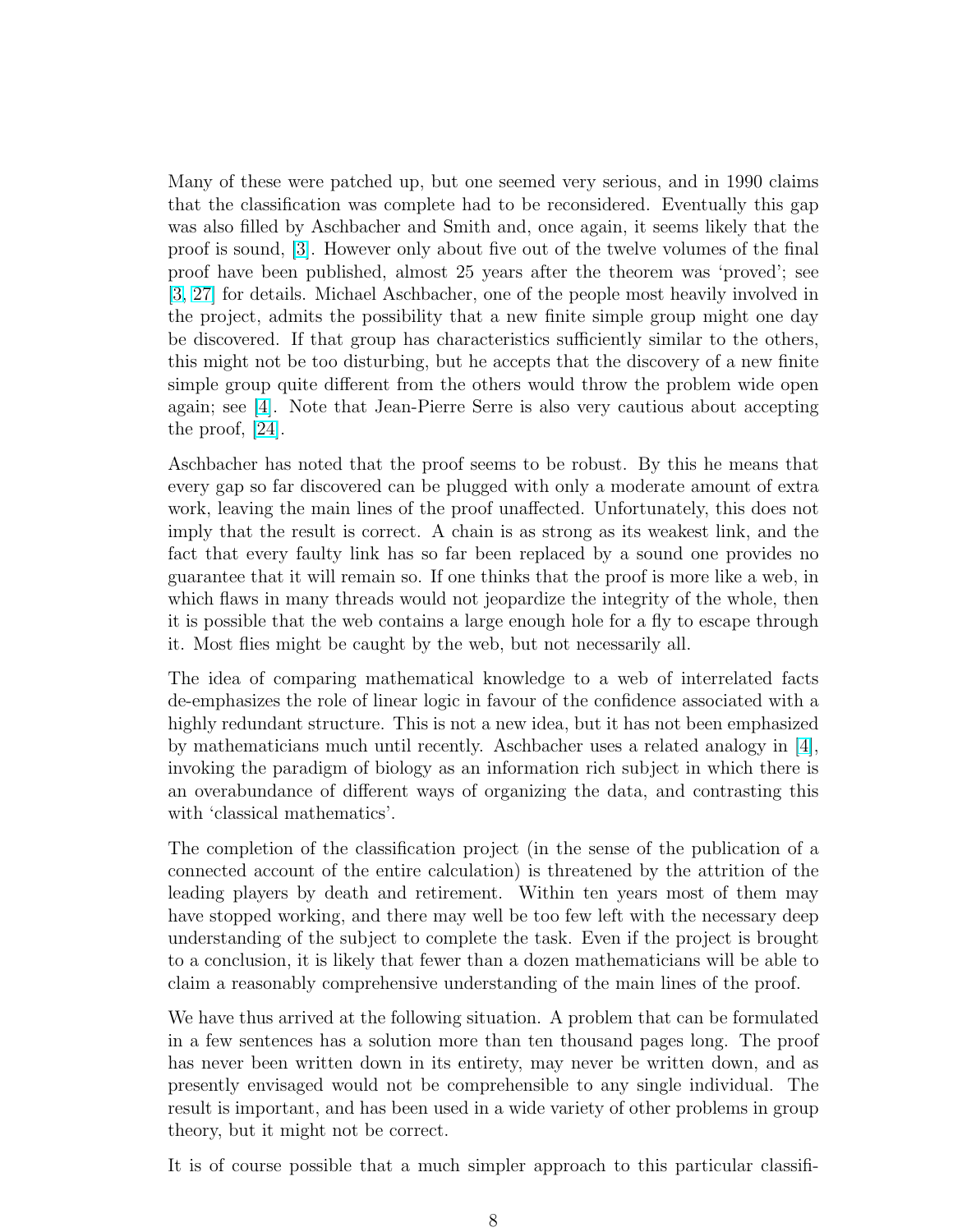cation problem will one day be discovered, but it is equally possible that it will not. Aschbacher is pessimistic about the existence of a moderately simple proof, observing that the estimated overall length of the (still unwritten) proof has not decreased much over the last quarter century. It follows from Turing's work that there are theorems whose proofs are far longer than their statements: indeed the ratio of the two lengths can be arbitrarily large. According to Cohen 'the vast majority of even elementary questions in number theory, of reasonable complexity, are beyond the reach of any reasoning', [\[13\]](#page-12-0). So we have to anticipate that more and more such results will be discovered as time passes.

## 5 The Consistency of Arithmetic

In this section we argue that the existence of simple statements that have extraordinarily long proofs may be of great importance. Gödel taught us that it is not possible to prove that Peano arithmetic is consistent, but everyone has taken it for granted that in fact it is indeed consistent.

Platonistically inclined mathematicians would deny the possibility that Peano arithmetic could be flawed. From Kronecker onwards many consider that they have a direct insight into the natural numbers, which guarantees their existence. If the natural numbers exist and Peano's axioms describe properties that they possess then, since the axioms can be instantiated, they must be consistent. Often this is dressed up with references to the expected or intended model of Peano's axioms, but expectations or intentions do not by themselves settle anything.

When we delve into history we see many reasons for doubting claims for certainty, even in mathematics. For many centuries it was thought self-evident that Euclidean geometry necessarily provided the correct description of space, but eventually Riemann and then Einstein proved this wrong. The status of the axiom of choice is usually regarded as unproblematical nowadays, but there was a vigorous debate early in the twentieth century about its acceptability. Even its inventor, Zermelo, eventually agreed that the most compelling reason to accept it was the fact that without it mathematicians could not prove large numbers of results that they needed; see Maddy [\[19,](#page-12-0) p. 56]. These doubts have not been resolved, but merely forgotten, by most of the community. We finally mention that Hilbert's confidence about the possibility of resolving all mathematical problems was shared by most of his contemporaries, until Gödel showed that it was unfounded.

It is, in fact, logically possible that Peano arithmetic is internally inconsistent. There is no evidence for this, and we do not claim that it is likely to be inconsistent, only that it is possible. To investigate this idea further we consider an example from group theory. Consider the following list of axioms.

 $(1)$  G is the set of elements considered, and it is supposed that the elements obey the group axioms.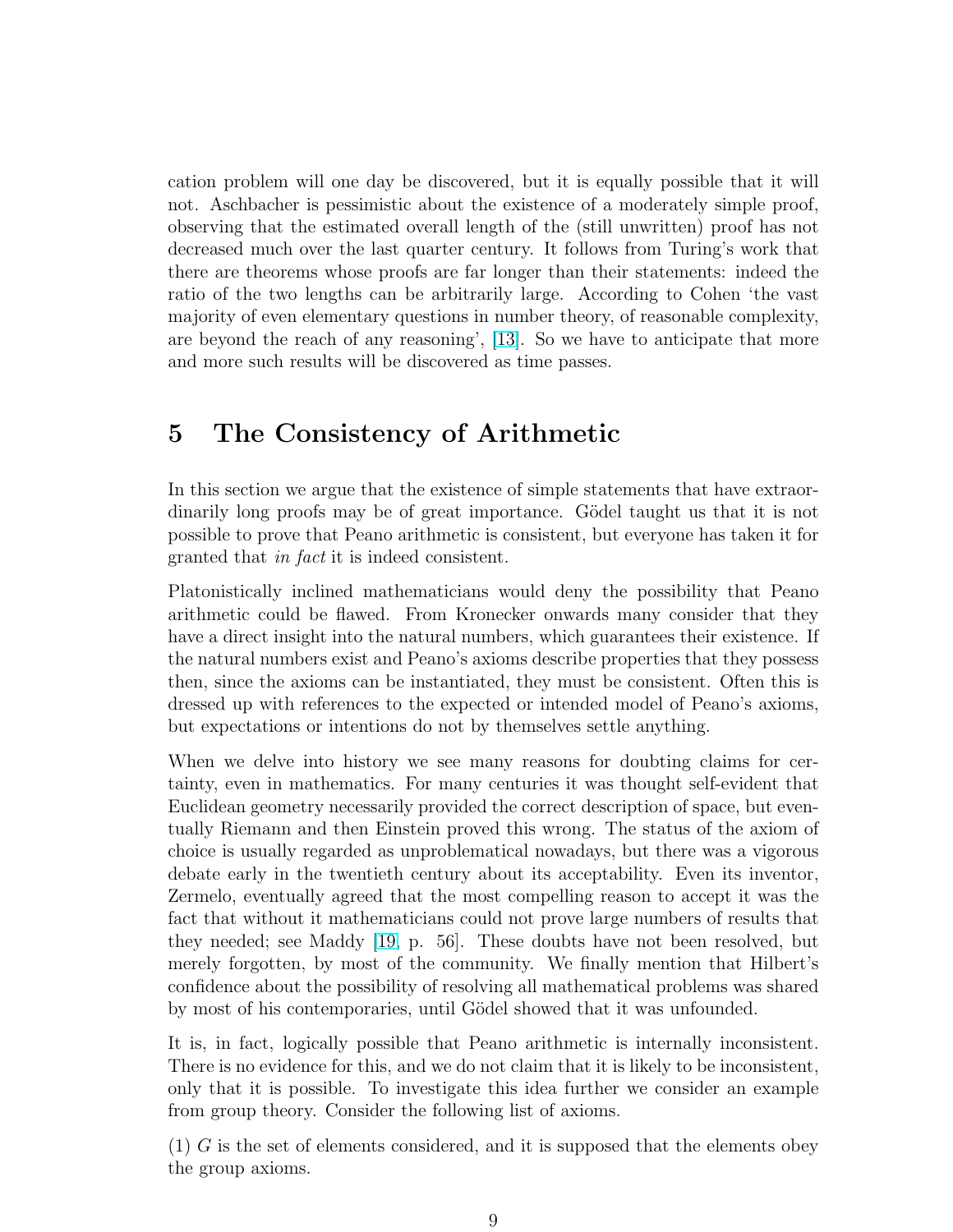$(2)$  G is supposed to be finite but not isomorphic to any of the known list of finite simple groups.

(3) G is supposed to be simple. In other words if N is a subset that has a certain list of properties (those of a normal subgroup other than the trivial subgroup) then  $N = G$ .

These axioms can be compared to those of Peano arithmetic. The last is similar in form to the induction axiom (or axiom schema in first order logic) in that it refers to an unspecified set with certain properties, and concludes that it is equal to G (we assume that one can switch back and forth between subsets and predicates). Although  $G$  is assumed to be finite its size is not specified, so one cannot simply enumerate all objects of the above type, however long the time given: the only way of understanding the axiom system is via proofs.

The fact that an axiom scheme so similar to Peano arithmetic might require such a long proof of its inconsistency (if indeed it is inconsistent, as most group-theorists believe) provides a reason why we cannot be absolutely sure of the consistency of Peano arithmetic itself. Perhaps the shortest proof of an inconsistency in Peano arithmetic is one hundred million pages long, and we will never discover it. If we were never led into a contradiction, would the inconsistency matter? We could continue to prove theorems and derive interesting interconnections between ideas without ever suspecting the awful truth.

Such a situation need not imply that our efforts were worthless. There are many examples in the past in which contradictions in axiom systems, or counterexamples to theorems, once pointed out, have been rectified. A famous book of Imre Lakatos is a celebration of the ability of mathematicians to respond to counterexamples to a sequence of flawed statements of Euler's theorem, [\[17\]](#page-12-0). The most famous inconsistency was in Frege's foundations of mathematics, to which Bertrand Russell found a paradox. Within twenty years the ZFC set theory removed these particular problems, although at some cost in terms of elegance. Interesting mathematics (certainly in the field of analysis) is remarkably tolerant of changes in the axiomatic framework, and can often be rescued from technical errors, possibly after changing or increasing the number of assumptions.

#### 6 Discussion

It seems to the author that the prospects for a complete proof of the Kepler problem are better than they are for the classification of finite simple groups. One day the programs may be rewritten in a form that permits a formal proof of the correctness of Hales' theorem. In the Royal Society meeting some mathematicians repeated the well-known argument that this would still not be satisfactory, because computer programs are fallible, computer hardware is fallible, and anyway the computer might be hit by a cosmic ray during the computation. These statements are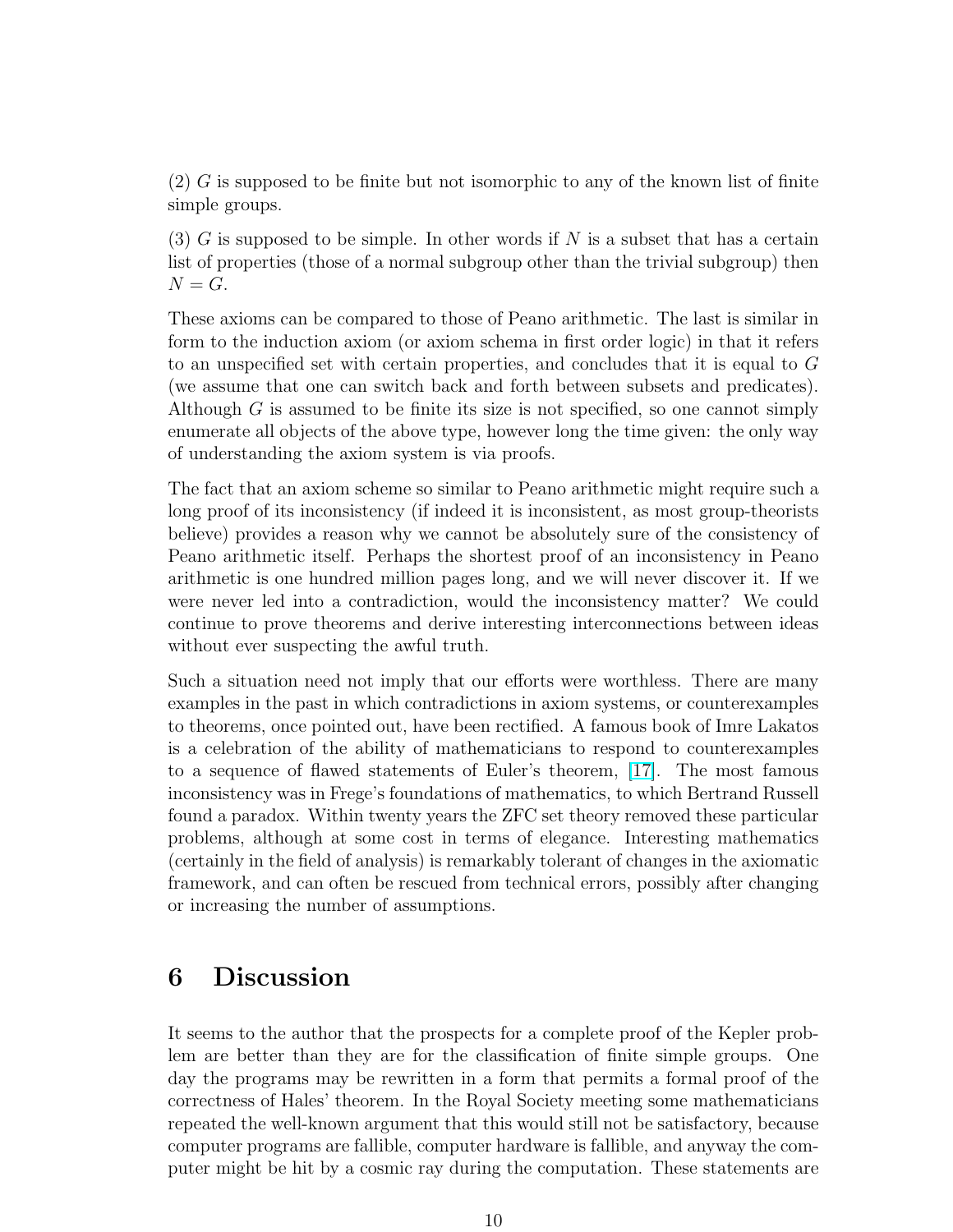obviously correct, but it would be absurd to think that similar criticisms do not apply to human-generated proofs, particularly in the light of the finite simple group experience. All one can ask of the formal computer verification of proofs is that they perform better than human beings, in the sense that they find mistakes in proofs that humans have missed and that humans recognize once they are pointed out. In the field of software and chip design verification this has already happened, and it is to be expected that it will become more common in mathematics itself.

A number of mathematicians are very concerned about where this revolution is leading us. If the goal of mathematics is understanding, then one cannot deny that computer-assisted proofs do not supply it in full measure. But nor does the proof of the classification of finite simple groups. In both cases the proofs are only locally checkable, and this provides no guarantee of global correctness. Many mathematicians find the prospect of losing this understanding abhorrent, and their best remedy is to stick to fields in which such methods are not yet needed. Fortunately there are vast swathes of the subject that remain ripe for development by traditional methods, so they need not worry too much that their contribution will become unnecessary within the foreseeable future.

Taking an historical perspective, we can see that once the number of mathematicians became large enough, they were almost bound to start producing a quantity of mathematics that could only be validated at a collective level. Combine this with the development of ever more sophisticated computer software, and the possibility of individuals being able to understand all aspects of a complex proof was certain to vanish. The twentieth century provided both of these conditions for the decisive and irreversible change in the nature of mathematical research. Pure mathematics will remain more reliable than most other forms of knowledge, but its claim to a unique status will no longer be sustainable. It will be seen as the creation of finite human beings, liable to error in the same way as all other activities in which we indulge. Just as in engineering, mathematicians will have to declare their degree of confidence that certain results are reliable, rather than being able to declare flatly that the proofs are correct. Hilbert's goal of achieving perfect certainty by the laying of firm foundations died with Gödel's work, but the problem of complexity would have killed his dreams with equal finality fifty years later.

We finally ask if there are further crises still to be faced. One possibility is the discovery of a contradiction in a mathematical argument whose complexity is beyond any yet contemplated. One might imagine that the contradiction is the result of a mistake that is too deep for us to be able to locate it, even with the aid of computers. This may seem far fetched, but a somewhat similar problem has already arisen in computer chess programs, which occasionally make moves for which the best chess grandmasters can find no rationale. The computer can, of course, only declare that the said move yielded the highest score out of billions of combinations that it had considered. This does not imply that the move is indeed the best in the given position, because the method of scoring positions is derived from human advice. If such a scenario materializes, we may finally have to admit to limits on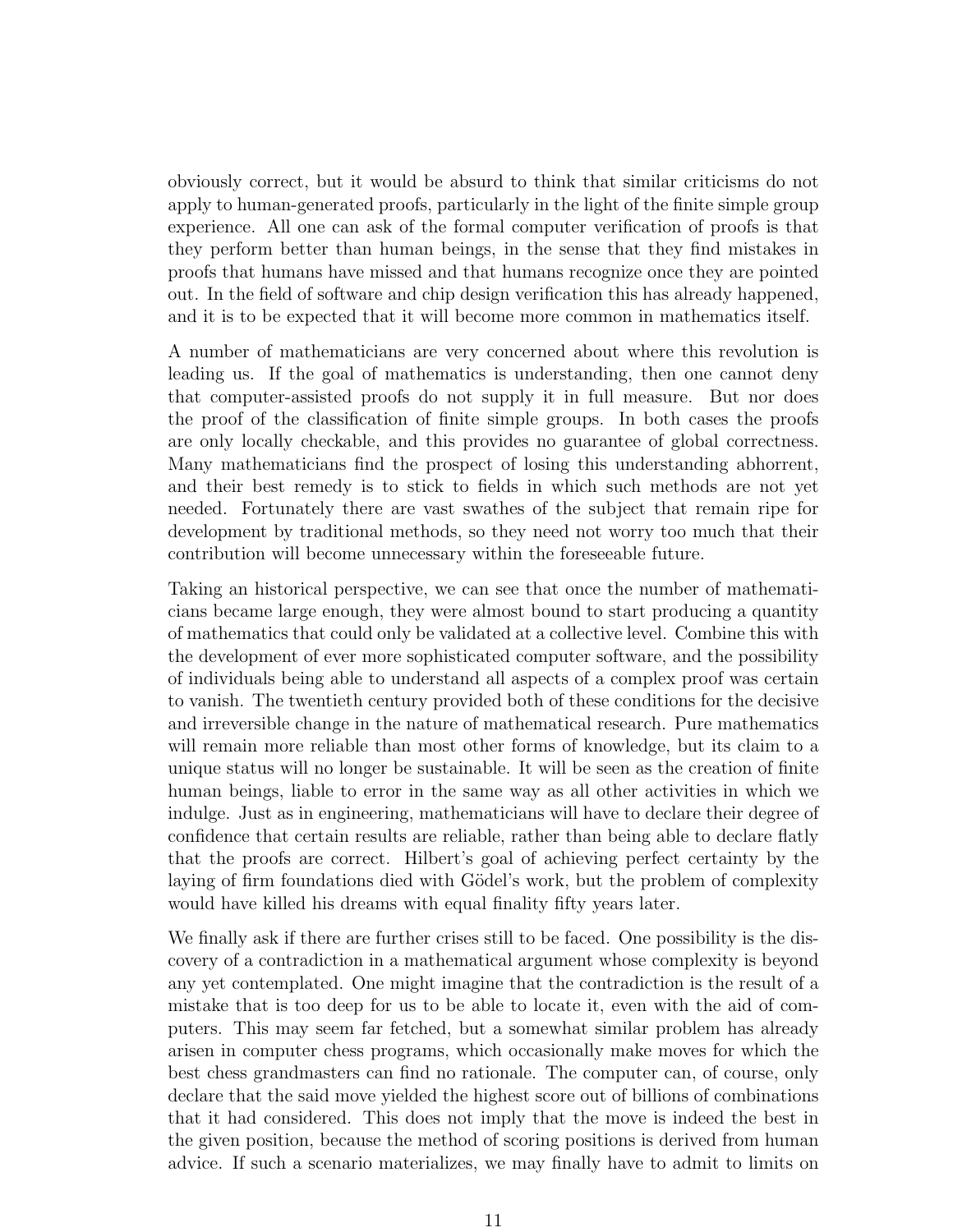<span id="page-11-0"></span>what our species can aspire to in the mental realm, as well as in other types of activity.

Whether or not these prognostications prove correct, the future of pure mathematics is certain to be very different from its past. In 1875 every sufficiently able mathematician could fully absorb the proof of every theorem that existed within a few weeks. By 1975, a year before the four colour theorem was proved, this was not even close to being true, but it was still the case that some mathematician fully understood the proof of any known theorem. By 2075 many fields of pure mathematics will depend upon theorems that no mathematician could fully understand, whether individually or collectively. Many mathematicians will still prove theorems by traditional methods, but these will stand out as landmarks in a much broader subject. Formal verifications of complex proofs will be commonplace, but there will also be many results whose acceptance will owe as much to social consensus as to rigorous proof. Perhaps by then the differences between mathematics and other disciplines will be so much reduced that philosophical discussions of the unique status of mathematical entities will no longer seem relevant.

Acknowledgements I should like to thank M Aschbacher and C A R Hoare for valuable advice.

### References

- [1] Appel K and Haken W: Every planar map is four colorable. Part I. Discharging, Illinois J. Math. 21 (1977), 429-490.
- [2] Appel K and Haken W: Every planar map is four colorable. Part II. Reducibility, Illinois J. Math. 21 (1977), 491-567.
- [3] Aschbacher M: The status of the classification of the finite simple groups. Notices Amer. Math. Soc. 51 (2004) 736-740.
- [4] Aschbacher M: Highly complex proofs and implications of such proofs, in [\[10\]](#page-12-0).
- [5] Azzouni J: 'Deflating Existential Consequence'. Oxford Univ. Press, Oxford, 2004.
- [6] Balaguer M: 'Platonism and anti-Platonism in Mathematics'. Oxford Univ. Press, Oxford, 1998.
- [7] Bishop E: 'Foundations of constructive analysis', McGraw-Hill, 1967.
- [8] Bishop E: Schizophrenia in contemporary mathematics. pp 1-32 in 'Contemporary Mathematics vol. 39, Errett Bishop: reflections on him and his research'. ed. M Rosenblatt, Amer. Math. Soc. Providence, RI, 1985.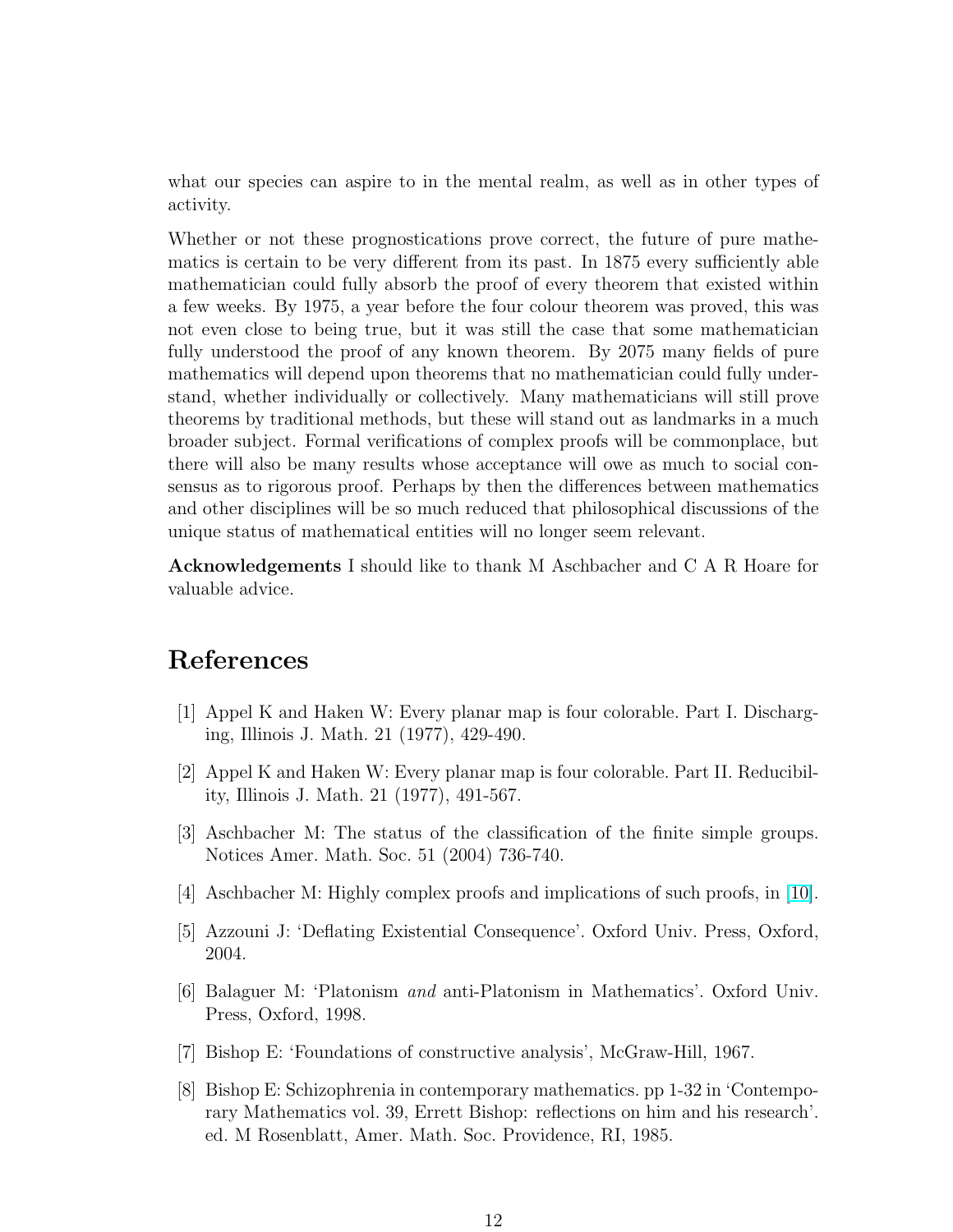- <span id="page-12-0"></span>[9] Bishop E, Bridges D: 'Constructive Analysis', Grundlehren der math. Wiss. vol. 279, Springer-Verlag, Heidelberg, 1985.
- [10] Bundy A, MacKenzie D, Atiyah M and MacIntyre A (eds.): 'The Nature of Mathematical Proof', Proceedings of a Royal Society Discussion Meeting, Phil. Trans. R. Soc. A, 363 (2005), to appear.
- [11] Chihara C S: 'Constructibility and Mathematical Existence'. Clarendon Press, Oxford, 1990.
- [12] Cohen P J: Comments on the foundations of set theory. p 9-15 in 'Axiomatic Set Theory', Proc. Symp. Pure Math. vol. XIII, Part I. Amer. Math. Soc., Providence, RI.
- [13] Cohen P J: Skolem and pessimism about proofs in mathematics, in [10].
- [14] Davies E B: 'Science in the Looking Glass'. Oxford Univ. Press, 2003.
- [15] Davies E B: A defence of pluralism in mathematics. Phil. Math. to appear.
- [16] Einstein A: Lecture delivered to the Prusian Academy of Sciences, January, 1921. Taken from 'Ideas and Opinions', p. 233, Crown Publ. Inc., New York, 1982.
- [17] Lakatos I: 'Proofs and Refutations: The Logic of Mathematical Discovery'. Camb. Univ. Press, Cambridge 1976.
- [18] MacPherson R: Machine computation and proof, in [10].
- [19] Maddy P: 'Naturalism in Mathematics'. Clarendon Press, Oxford, 1997.
- [20] R Penrose: 'The Emperor's New Mind'. Oxford Univ. Press, Oxford, 1989.
- [21] R Penrose: 'Shadows of the Mind'. Oxford Univ. Press, Oxford, 1994.
- [22] Plum M: Computer-assisted enclosure methods for elliptic differential equations. Lin. Alg. Appl. 324 (2001) 147-187.
- [23] Plum M, Wieners C: New solutions of the Gelfand problem. J. Math. Anal. Appl. 269 (2002) 588-606.
- [24] Raussen M, Skau C: Interview with Jean-Pierre Serre. Notices Amer. Math. Soc. 51 (2004) 210-214.
- [25] Resnik M D: 'Mathematics as a Science of Patterns'. Clarendon Press, Oxford, 1997.
- [26] Resnik M D: Structuralism and the independence of mathematics. Harvard Rev. Phil. 12 (2004) 40-52.